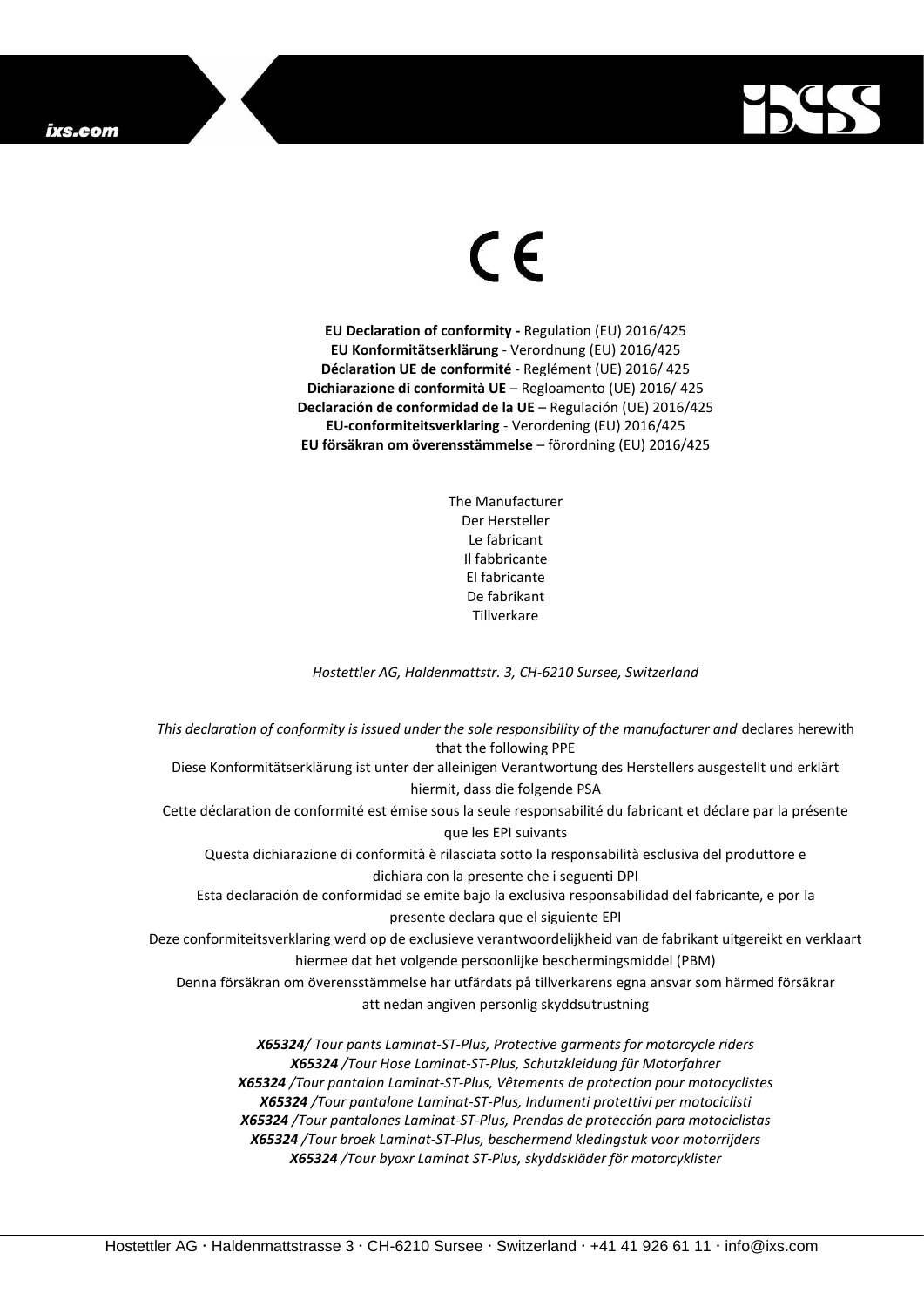



has undergone the EU-type examination conformity assessment procedure (Module B) performed by the Notified Body, IDIADA AUTOMOTIVE TECHNOLOGY, S.A. (OC.0164), P. I. L'ALBORNAR, E-43710 Santa Olivia (Tarragona – Spain), which has issued the EU Type Examination Certificate No. MT20110042.

And is compliant with the following Standard EN17092-3:2020 (AA)

## hat das EU-Baumusterprüfungs-Konformitätsbewertungsverfahren durchlaufen (Modul B) durchgeführt von der benannten Stelle, IDIADA AUTOMOTIVE TECHNOLOGY, S.A. (OC.0164), P. I. L'ALBORNAR, E-43710 Santa Olivia (Tarragona – Spanien), die die EU-Baumusterprüfbescheinigung Nr. MT20100160 ausgestellt hat.

und entspricht der folgenden Norm EN17092-3:2020 (AA)

a subi la procédure d'évaluation de la conformité pour l'examen de type UE (module B) réalisée par l'organisme notifié, IDIADA AUTOMOTIVE TECHNOLOGY, S.A. (OC.0164), P. I. L'ALBORNAR, E-43710 Santa Olivia (Tarragona – Espagne), qui a délivré le certificat d'examen de type UE n° MT20110042

Et est conforme à la norme suivante EN17092-3:2020 (AA)

è stato sottoposto alla procedura di valutazione della conformità dell'esame UE del tipo (modulo B) eseguita dall'organismo notificato, IDIADA AUTOMOTIVE TECHNOLOGY, S.A. (OC.0164), P. I. L'ALBORNAR, E-43710 Santa Olivia (Tarragona – Spagna), che ha rilasciato il certificato di esame UE del tipo n. MT20110042.

Ed è conforme alla seguente norma EN17092-3:2020 (AA)

ha sido sometido al procedimiento de evaluación de conformidad del examen de tipo UE (Módulo B) realizado por el organismo notificado, IDIADA AUTOMOTIVE TECHNOLOGY, S.A. (OC.0164), P. I. L'ALBORNAR, E-43710 Santa Olivia (Tarragona – España), que ha emitido el certificado de examen UE de tipo no. MT20110042.

Y cumple con el siguiente estándar EN17092-3:2020 (AA)

de EG-typekeuring-conformiteitsbeoordelingsprocedure doorlopen (module B) heeft,uitgevoerd door de aangemelde instantie IDIADA AUTOMOTIVE TECHNOLOGY, S.A. (OC.0164), P. I. L'ALBORNAR, E-43710 Santa Olivia (Tarragona – Spanje) die het certificaat van EG-typeonderzoek nr. MT20110042 afgegeven heeft,

en voldoet aan de volgende norm: EN17092-3:2020 (AA)